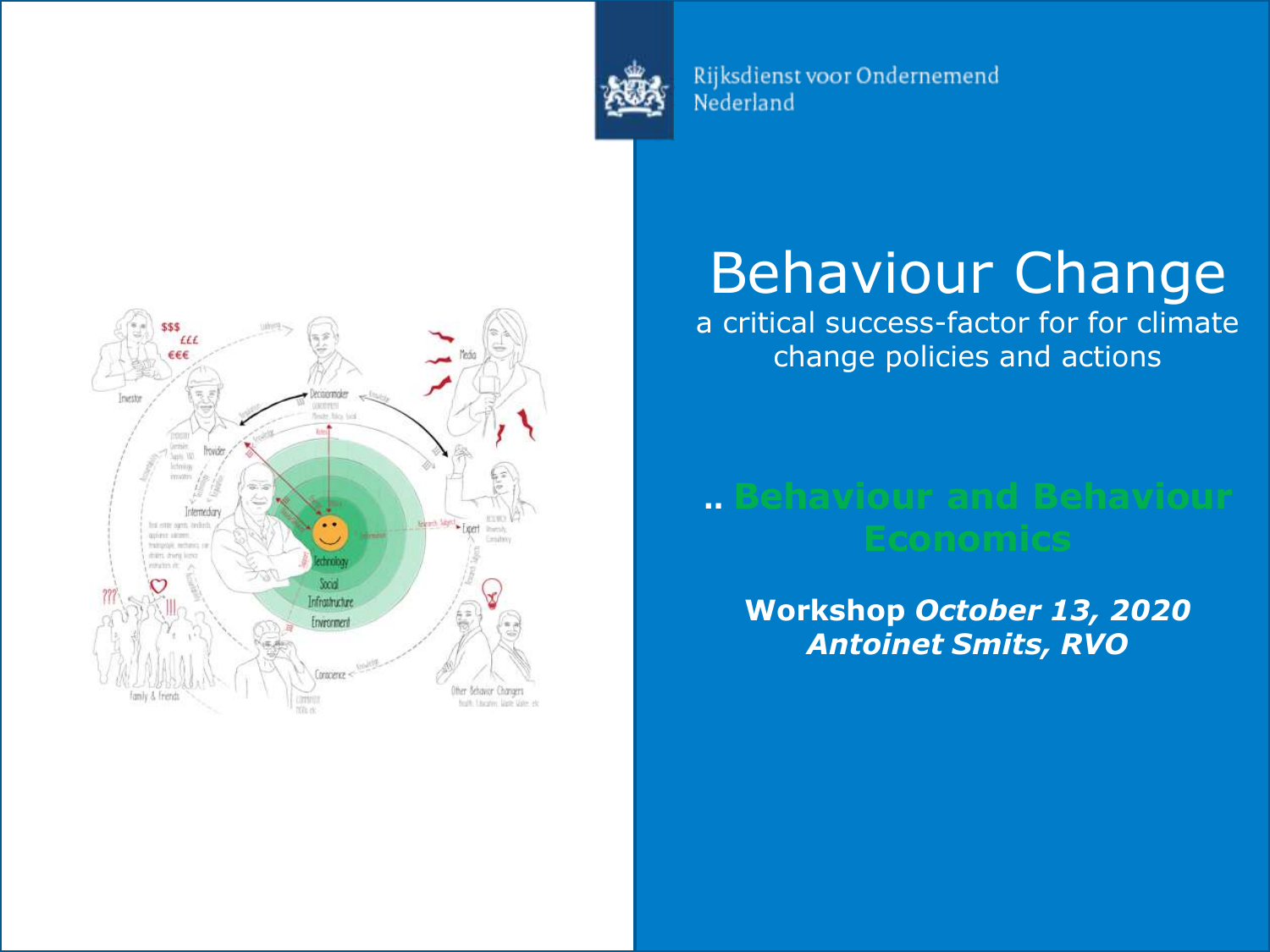



## 1.Behaviour change in Dutch energy-policies

2.IEA behaviour research

3. Observations & conclusions

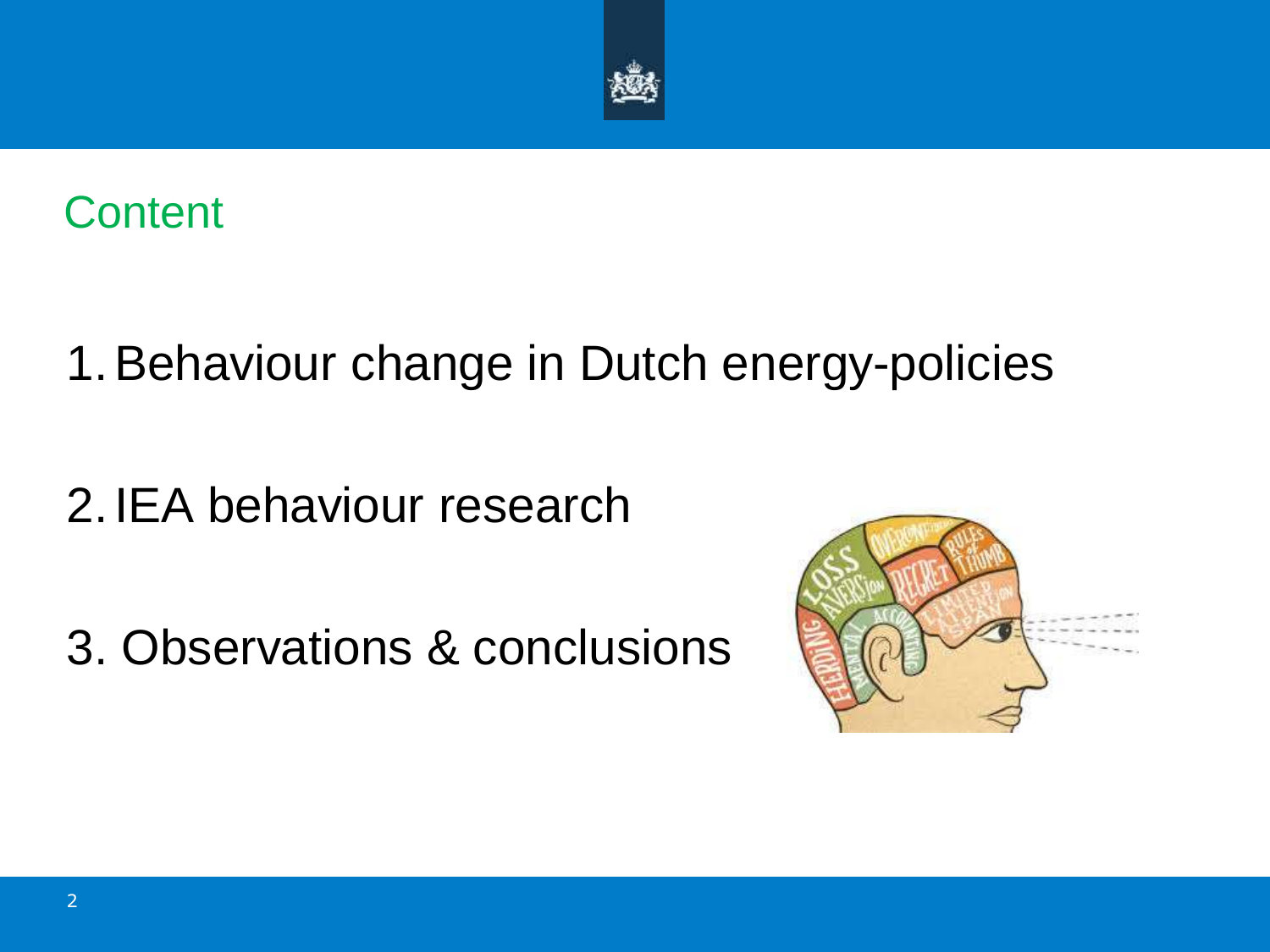

#### Behaviour change in Dutch energy policies

- $\triangleright$  More or less uncharted country at the start 20 years ago
- $\triangleright$  Technological and financial factors are dominant in the energy policy area
- Track record Ministry of Energy/RVO between 1994 and 2010
- **2010-2014 Period of lesser attention..**
- 2014: Governmental Scientific Council publication on the need to address behavioural aspects in 2014 !!
- Establishment of Behaviour Insight Teams at ministries and governmental agencies such as RVO;
- Adding social, psychological en behavioural expertise to teams;
- $\triangleright$  systemic build-up and exchange of knowledge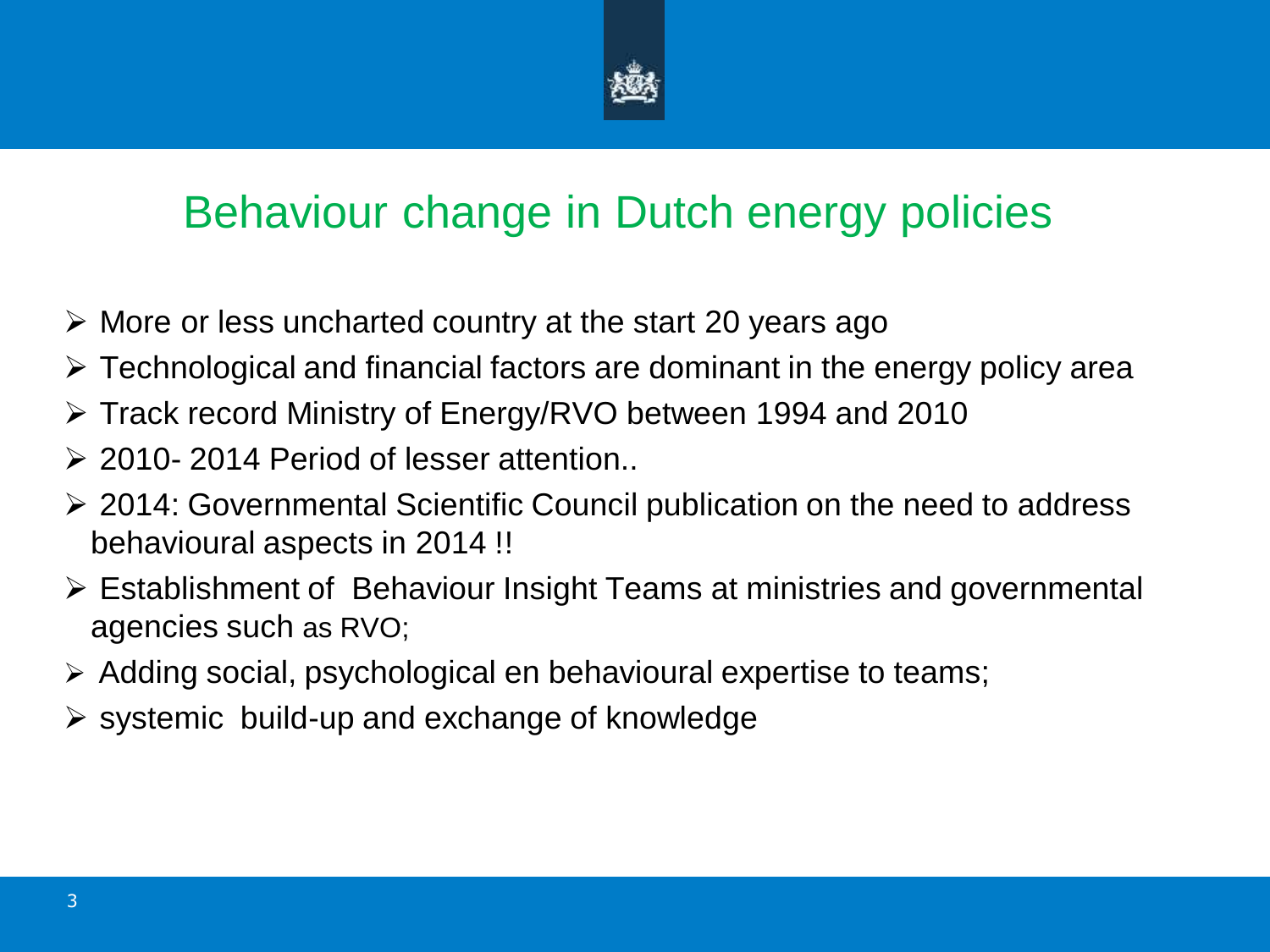

#### Behaviour Change at the IEA

The IEA-DSM group of the IEA started task 24 for behavioural aspects in 2012.

Task 24 Phase 1 was aiming at sharing knowledge and developing policy recommendations about the influence of behaviour change on effective implementation of energy-efficiency policies.

It comprised building the scientific framework and collecting practical cases with the involvement of 230 behavioural experts of 20 countries around the world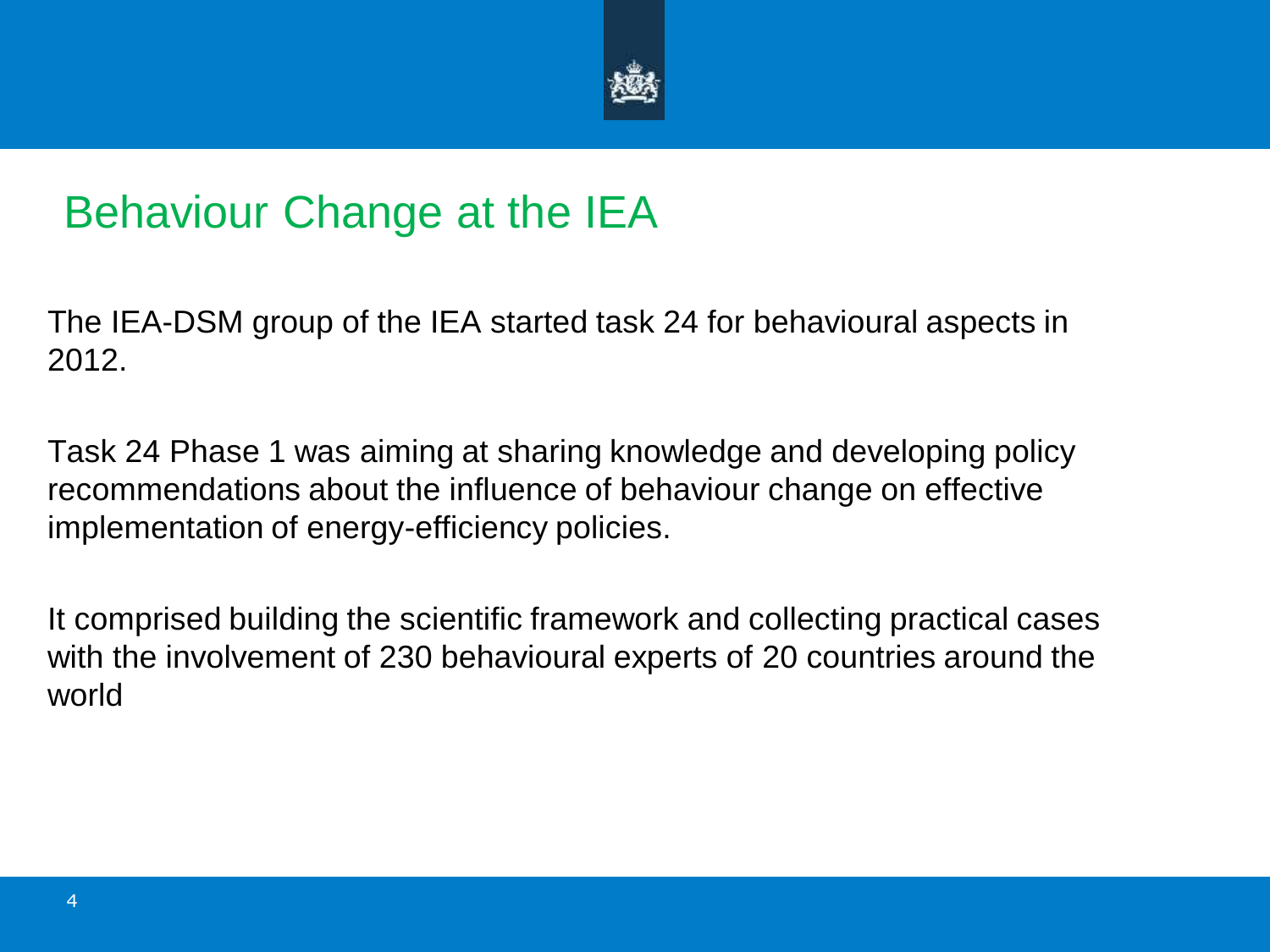

#### Lessons learned from phase 1

 $\triangleright$  Available applicable theories and useful approaches that are not used for the design of energy efficiency interventions.

 $\triangleright$  Much to be gained by using combinations of approaches, such as the topdown oriented 'collective impact approach' and bottom up oriented 'behaviour changers framework';

 $\triangleright$  Many of the collected stories and issues show a lack of in-depth understanding and a clear need of further research to explain context-specific variables;

 $\triangleright$  Most countries have not clearly identified the top issues for further research, and if they did, this had not included all relevant stakeholders in the selection process;.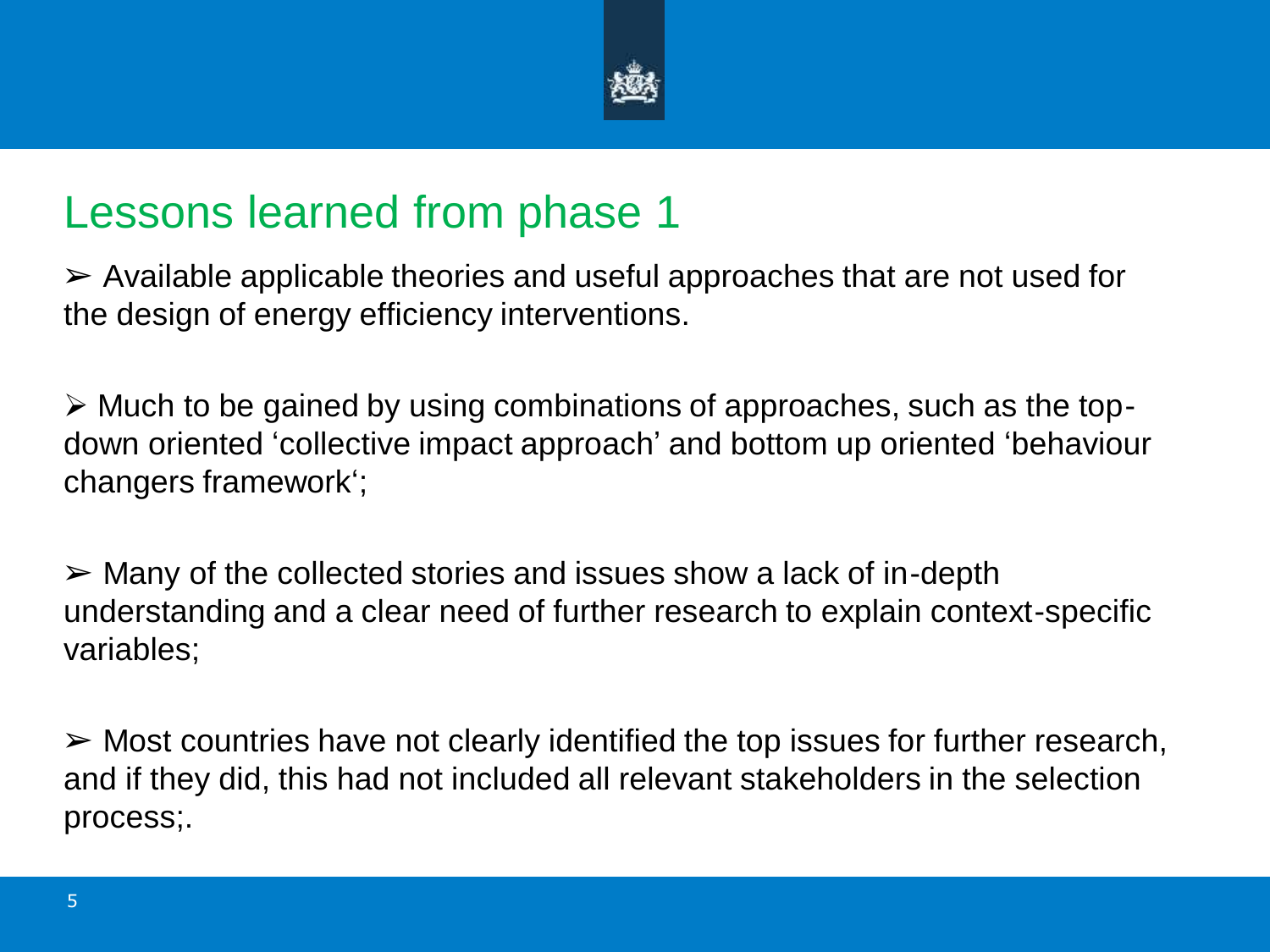

### Task 24 Phase 2 'helping the behaviour changers..'

Purpose

Engaging actual 'Behaviour Changers' in a real live intervention, supporting them with evidence-based scientific approaches and practical experiences from various countries along the way. (2015)

#### **Activities**

- 1. Selection of Priority Areas & relevant Case Descriptions
- 2. Theoretical Framework for task 24 live intervention
- 3. Live Intervention at the University of Groningen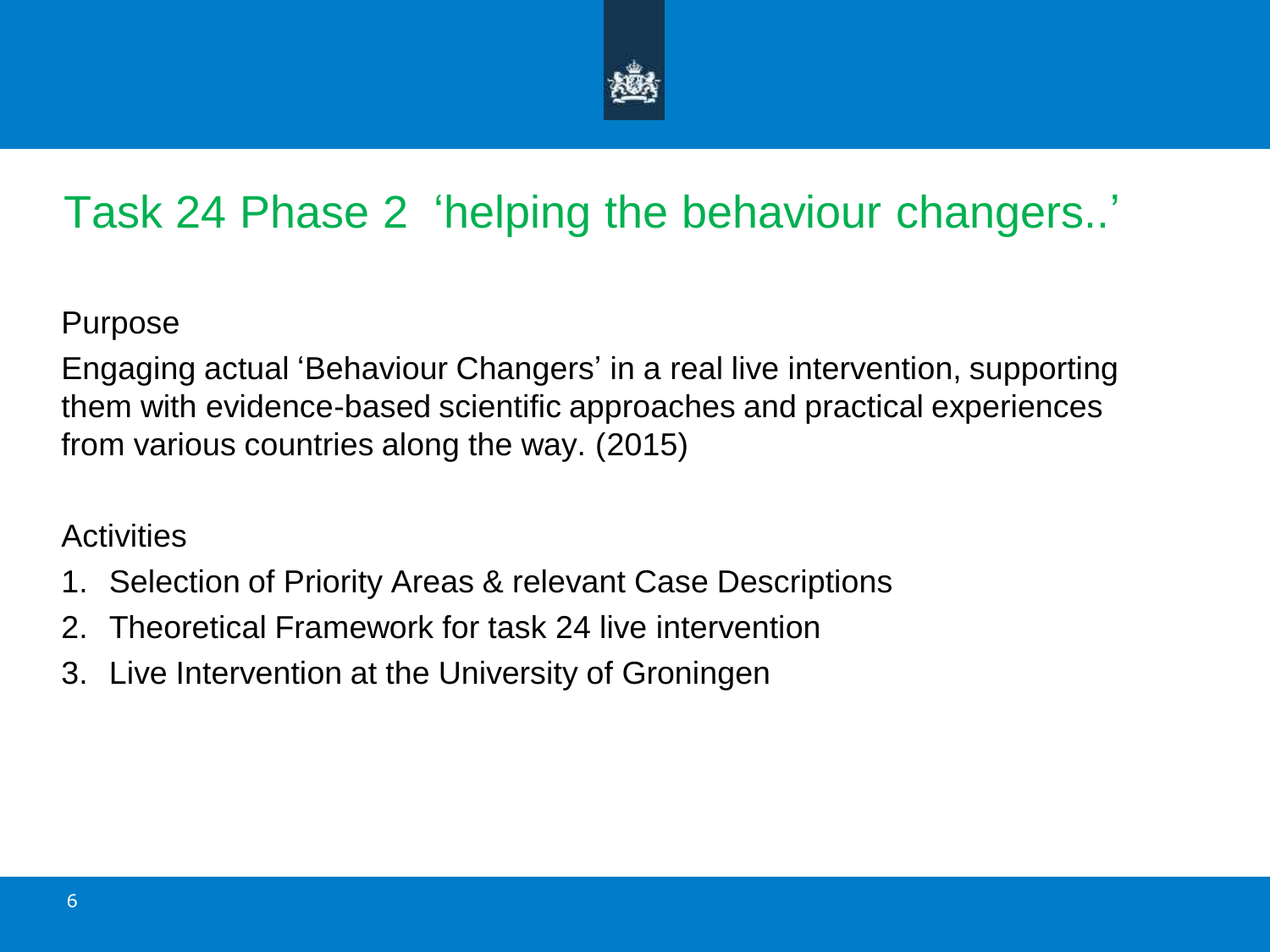

#### Selection of priority areas & relevant case descriptons

- Potential priority with highest energy efficiency potential and changeability were identified. (build upon the Dutch Energy Agreement for Sustainable Growth (Energieakkoord voor Duurzame Groei, 2013)
- Top Priority area in the Netherlands **ICT in Higher education sector**
- Inventory and descriptions of EE actions in the area around the world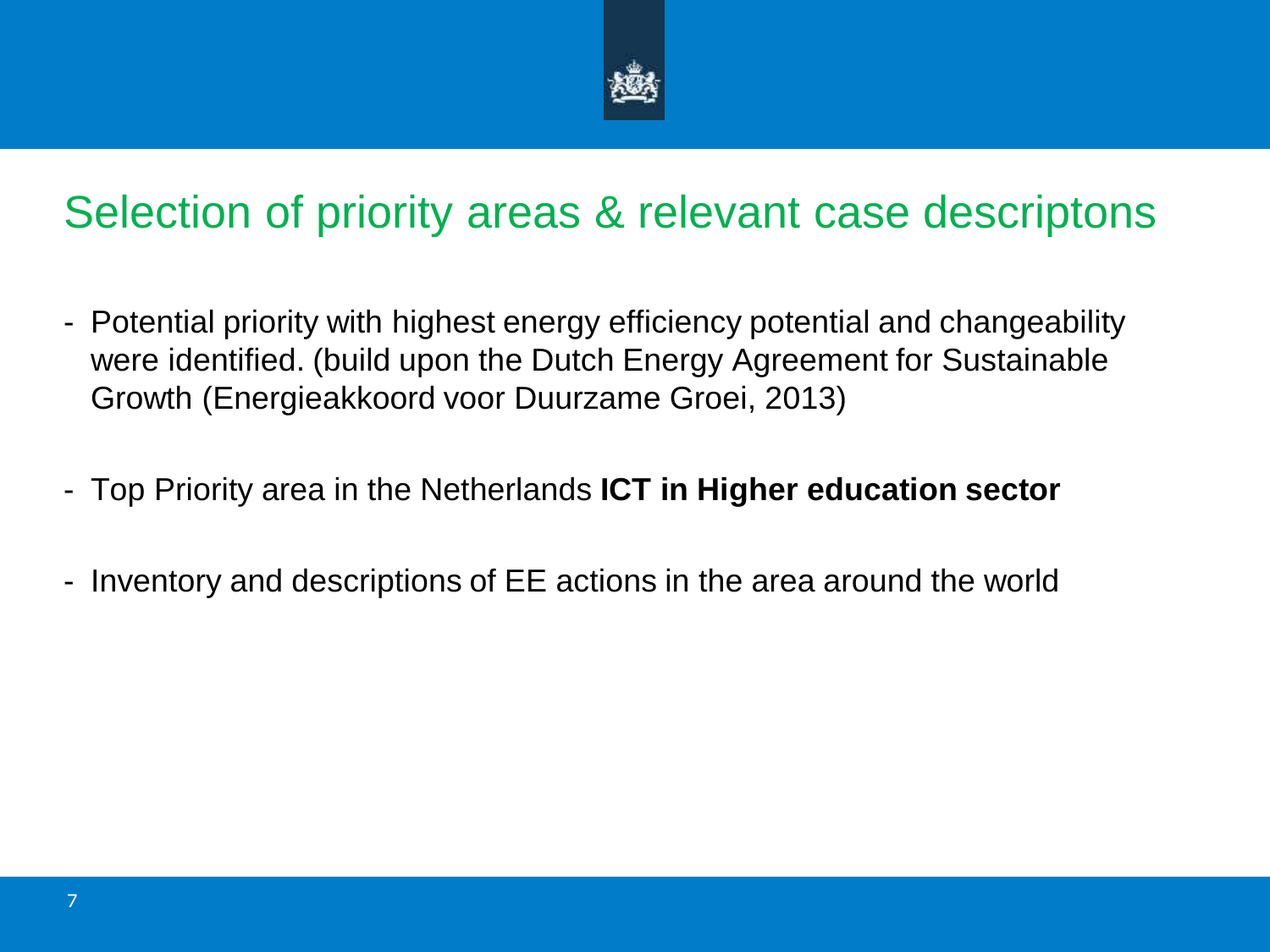

### Theoretical framework for task 24 live intervention

Starting point

*Our energy system begins and ends with the human need for the services derived from energy (warmth, comfort, entertainment, mobility, hygiene, safety etc.) and that behavioural interventions using technology, market and business models and changes to supply and delivery of energy are the all-important means to that end*.

Collective Impact Approach (CIA)

- Methodology for an intentional way of working together and sharing information for the purpose of solving a complex problem. Large-scale social change requires broad cross-sector coordination, yet the social sector remains focused on the isolated intervention of individual organizations. **Storytelling** 

- Method of communication that connects people and creates openness and trust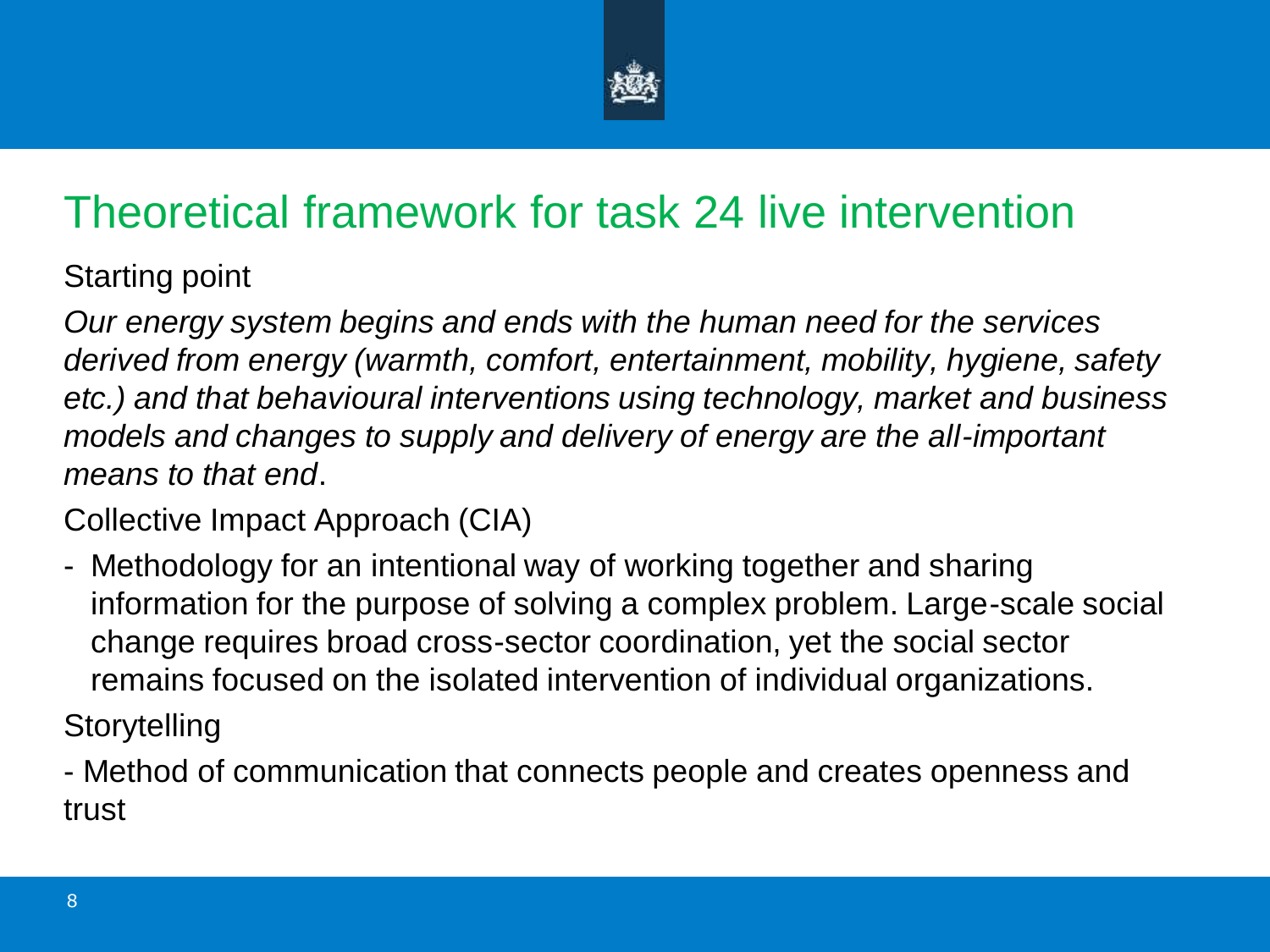

#### Live intervention at the University of Groningen

Specific challenges at universities

- split incentive issues
- history of buildings and more recent campus developments
- options to couple ICT to building management
- organisational structures of decision-making
- role of tradition, social norms and room for radical change when challenging them
- characteristics of the end-users (students) and employees
- primary processes (research and education) that can contribute (e.g. research on e-efficiency options and/or behavioural change; evaluation of initiatives at the university)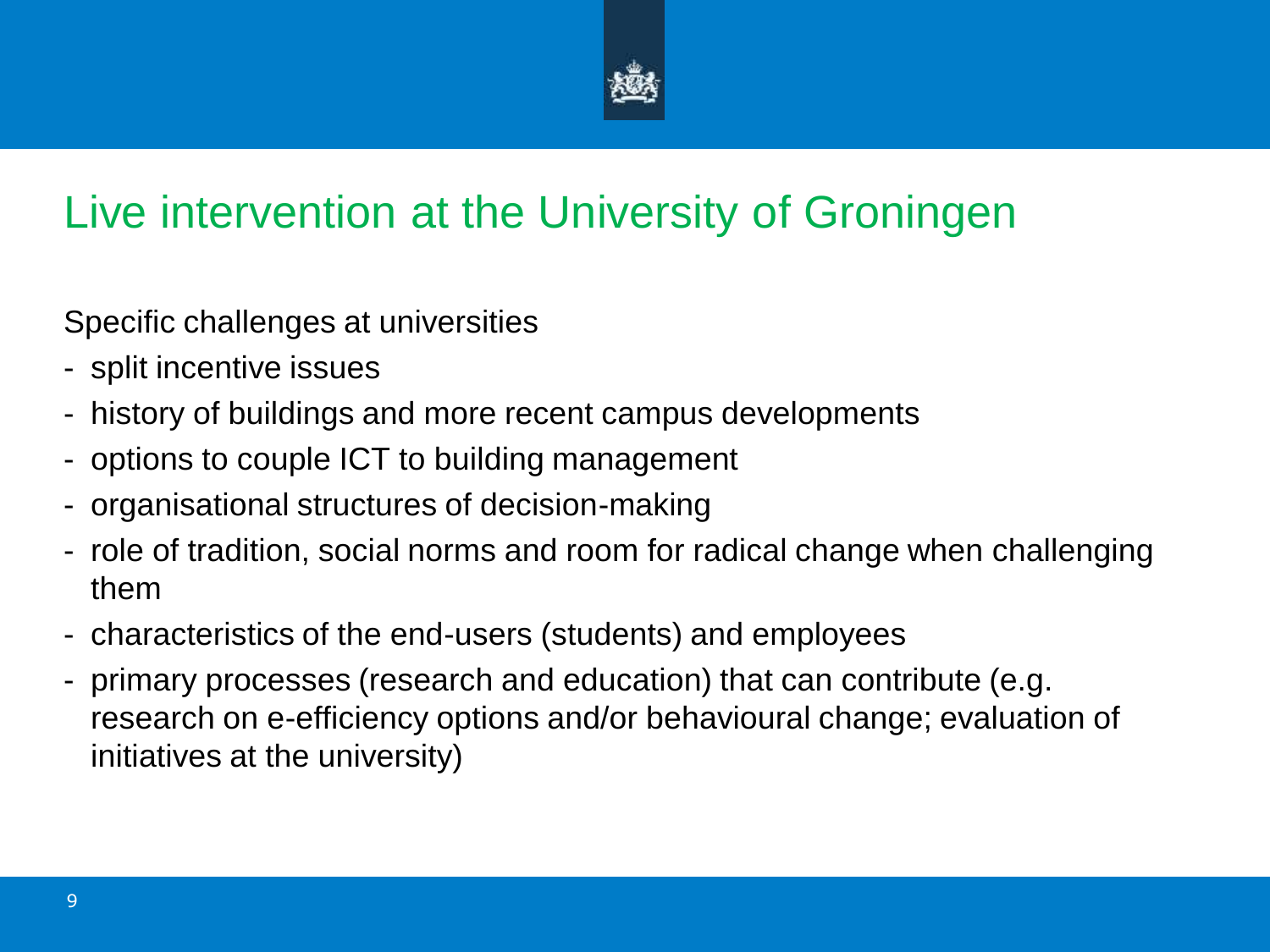

#### Participants and their key issues

- Inventory of existing examples in HE sector, interviews stakeholders (Chair of the Board, facility management, lecturers, students, ICT staff) on their issues
- Key issues for further research:
	- *How can ICT be used to arrive at a better match of demand and supply? And which forms of collaboration are needed? (type of behaviour: organisational, logistic)*
	- *How to arrive at behavioural propositions for groups that so far have not been activated? And how can we reach behavioural change in this group? (type of behaviour is: routine behaviour; social norms; mind-set oriented)*
	- *How can energy efficiency and conservation become more structurally embedded in the RUG policy? How to arrive at a business case (including non-energy benefits) for the Board of Executives (type of behaviour is organisational-political)*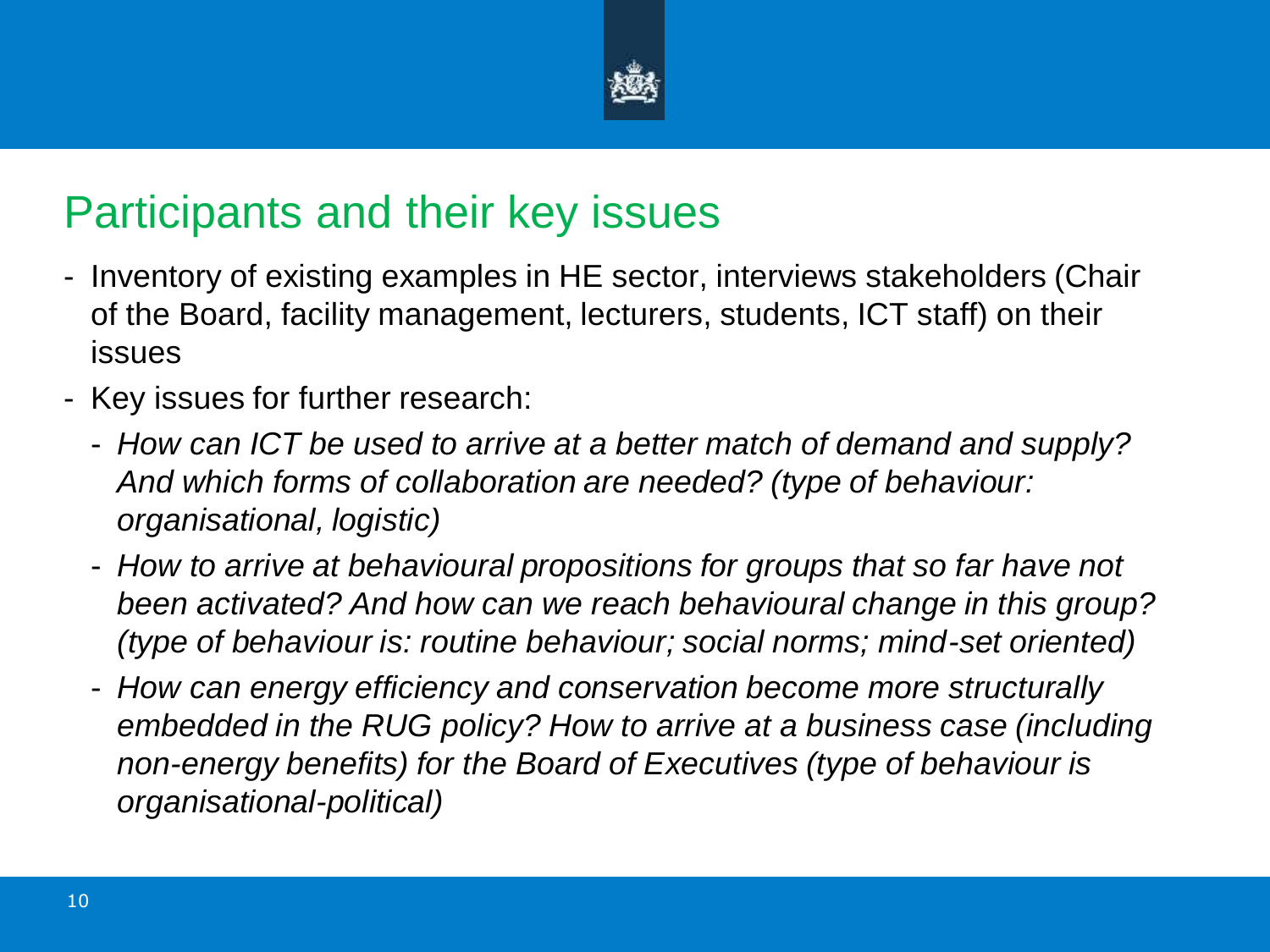

#### Interviews and workshop with physical network analysis

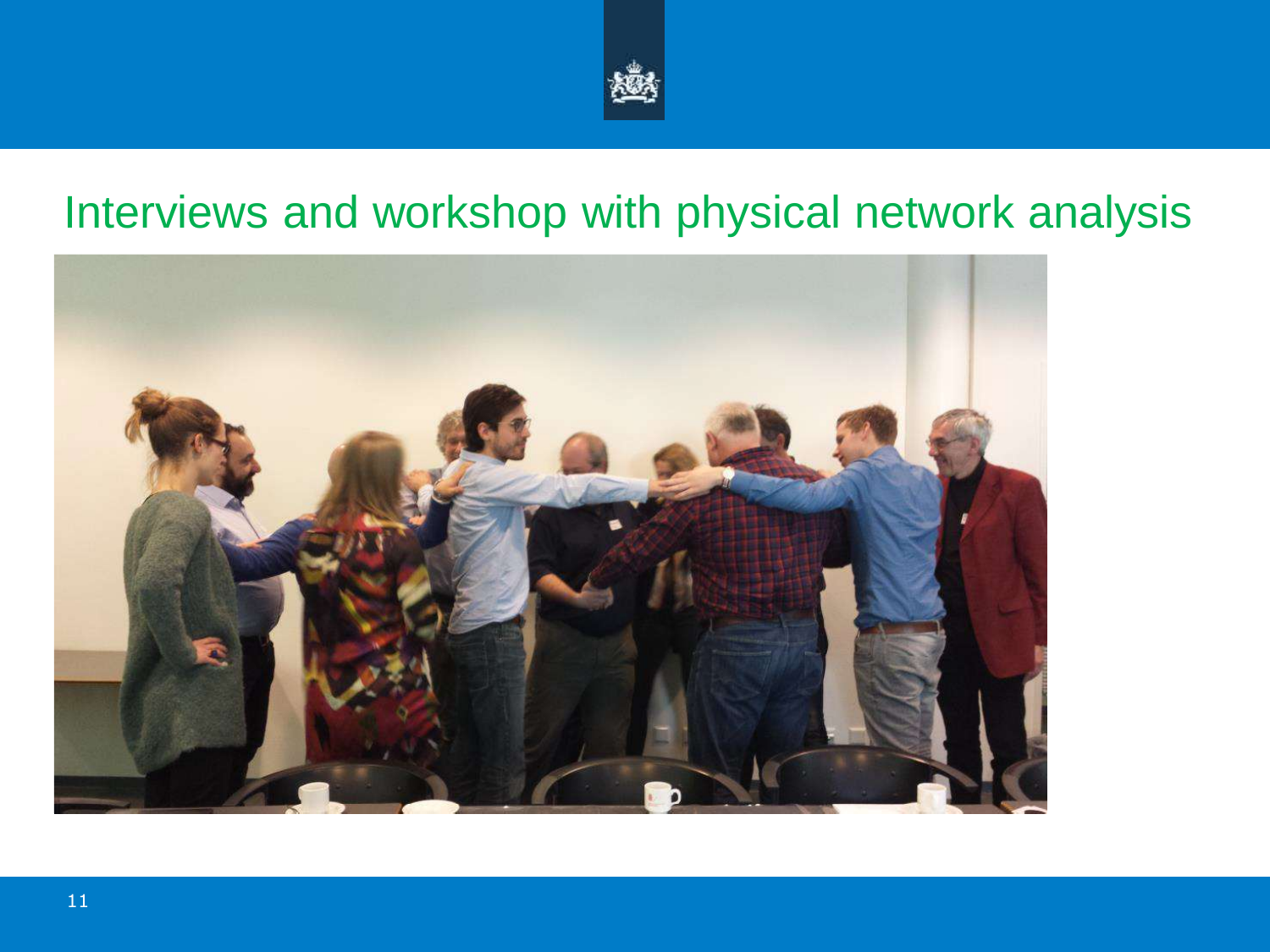

#### Roles, mandates and issues of participants

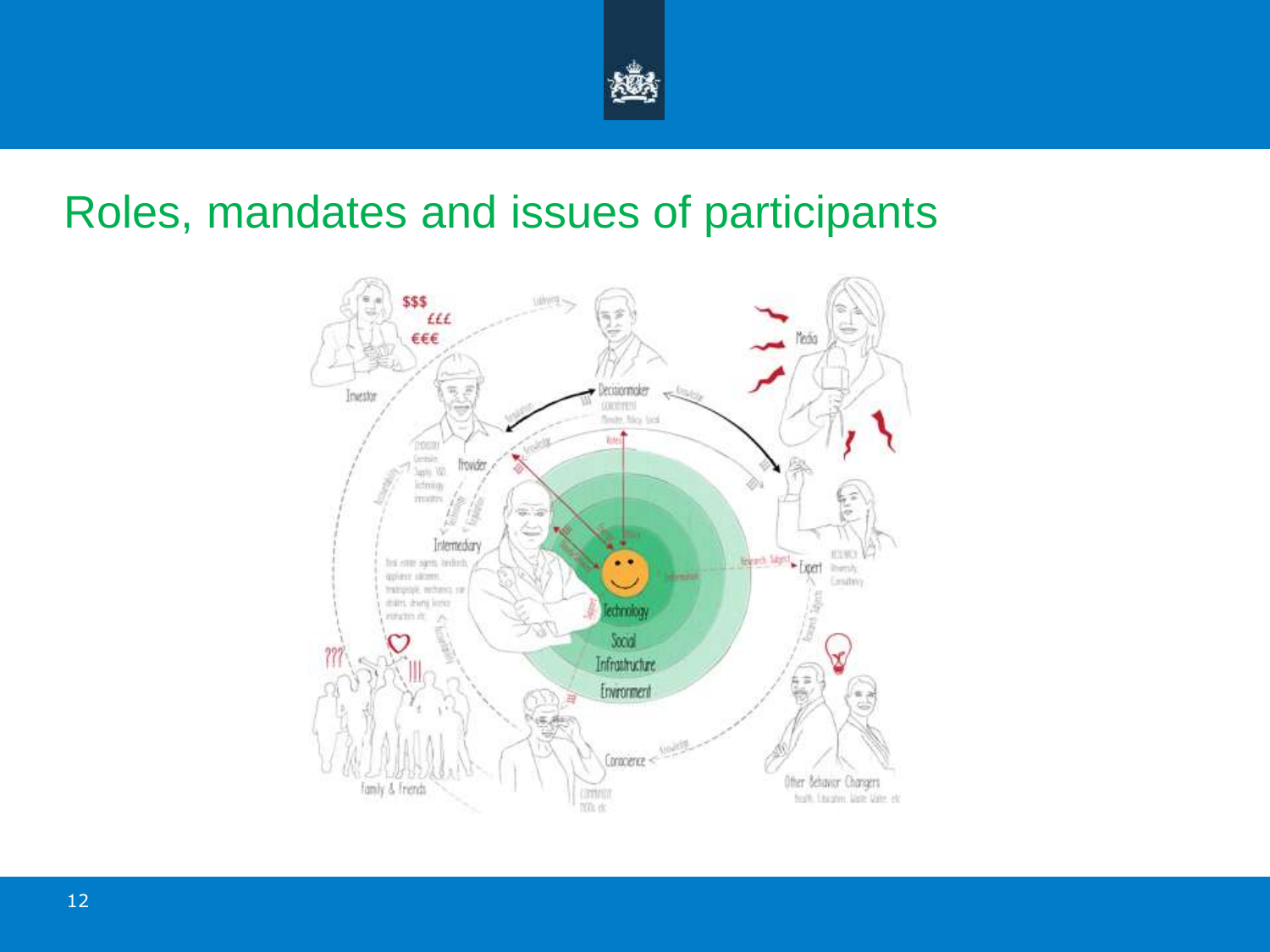

### **Findings**

- Mandates of people simply fall short. People are selected, evaluated and rewarded based on their main tasks and how effectively they fulfil these tasks – not how energy-efficiently or sustainably they do this. This contributes to the gap there is between talking and doing.
- When it comes to sustainability, nobody is responsible and everyone focuses on their main tasks, on what they are expected to do by the Board of Executives.
- Committed to the action and changes from all actors . In our case the Board of the RUG did not agree with further investments in energy efficiency. They want to be more or less sustainable, but do not wish to be the most sustainable university in the world
- Need for a new partner as 'problem owner', e.g. the Green Office initiative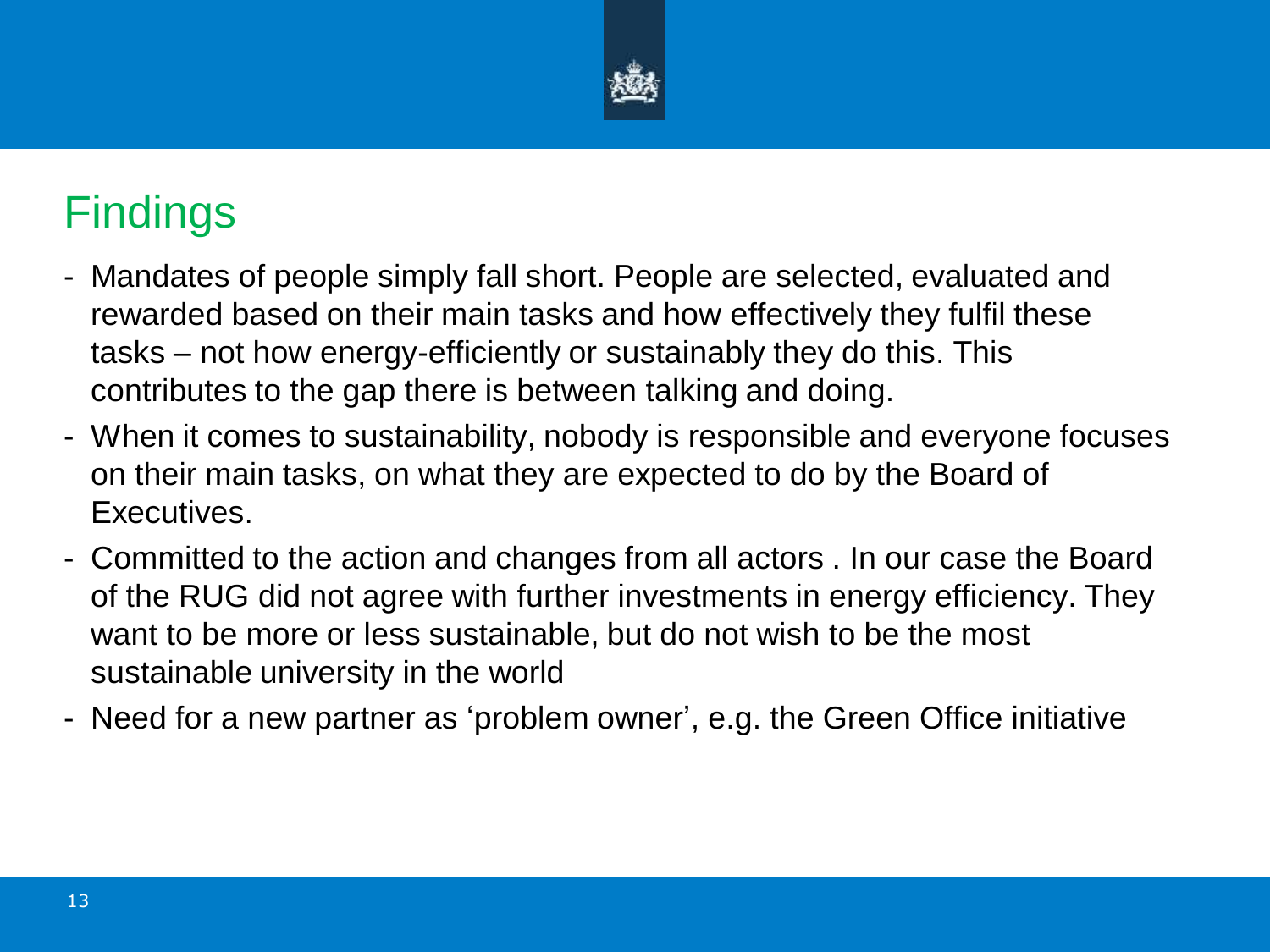

### 4. Conclusions

- Support from the national and local governments are necessary for embedding behavioural insights in policy design and interventions
- Focused on enabling *and* motivation
- Behaviour aspects need to be addressed from start to end
- Efforts need to be continuous and repetitive
- Need for systemic learning and application